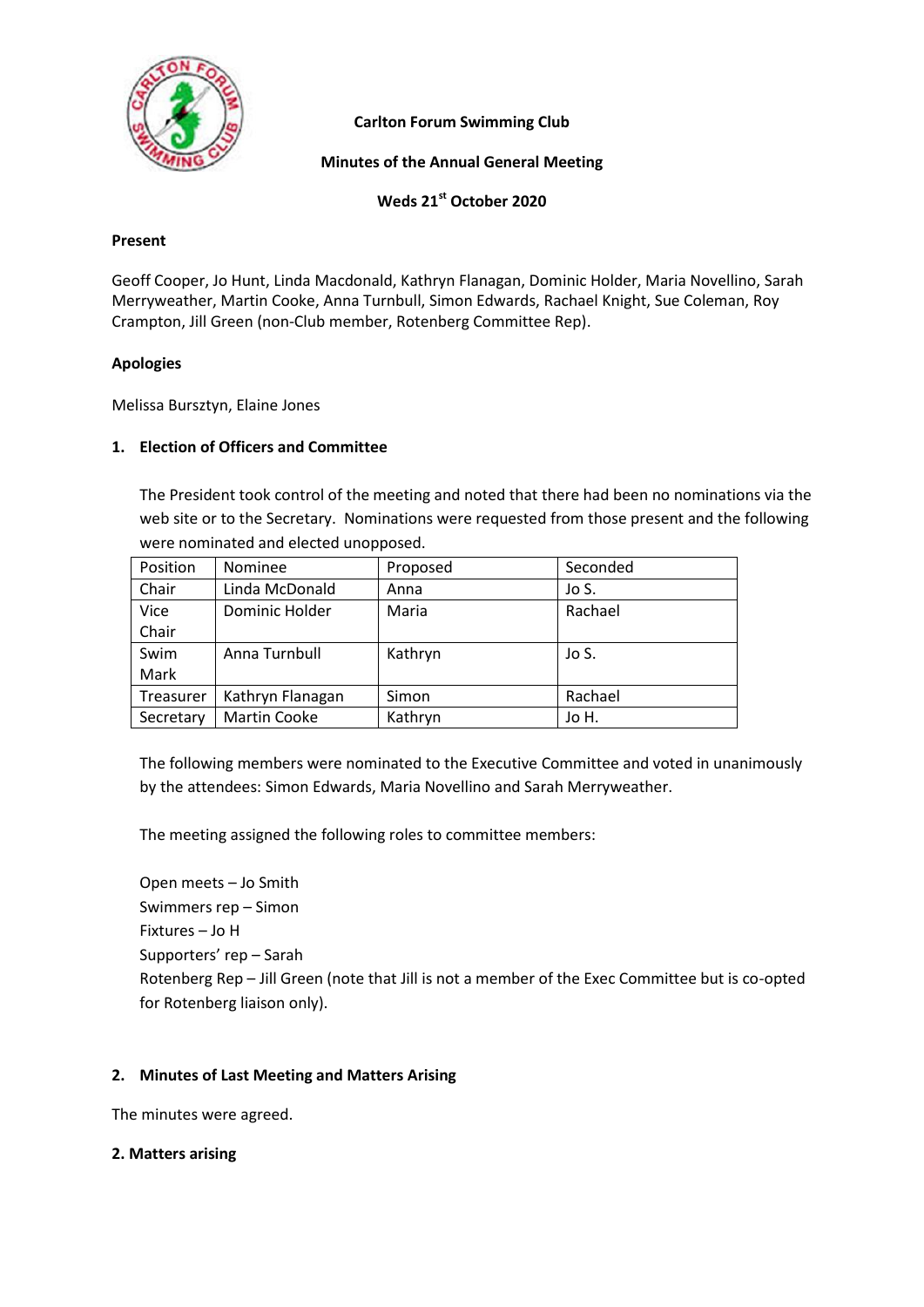None

### **3. Rule Changes**

No changes were proposed or have been made.

## **4. Chief Coaches Report**

Jo has been really impressed with the way everyone has stepped in to help out with all the changes and extra work that Covid has brought this year. In the first couple of months of the year we moved up to the first division of the Sports Centre league and were running  $3^{rd}$ , then we had the Counties then lockdown. We were one of the earlier Clubs to get back in the water after Covid and the swimmers behaviour is now improved. There have been several trial requests but Jo is prioritising inhouse moves first. Planning time trials in December.

### **5. Swim Mark**

Anna successfully updated our Swim Mark application and we were granted the award. Anna reported that she and Kathryn can now check and send off DBS checks.

### **6. Secretary's Report**

Due in particular to Covid, there has been a lot of correspondence, all by email, linked to the various updates in guidance and similar, most of this has been dealt with by our two Covid officers. CFSC can be proud that we got back in the water quickly and have given our swimmers the best opportunity that we have been able to.

### **7. Treasurer's Report**

See separate report.

### **8. Chair Person's report**

The Chair thanked everyone involved in running the Club, volunteers and swimmers.

### **9. Rotenberg Committee**

Next year's exchange has had to be cancelled. Germany's competitive swimming has been on hold for some time and they aren't expecting a return until August next year! There has also been no fund raising due to Covid, the committee hope to start again in the Spring. The accounts are stable and they are looking forward to 2022.

### **10. Supporters Committee**

100 Club has gone really well this year with lots of support. Richard Herod returned the cheque for the presentation night booking. The group are working out how to sell hats at the moment and will have a new design of hat available at Christmas in medium and large sizes!

# **11. AOB**

Two questions were raised by the members: